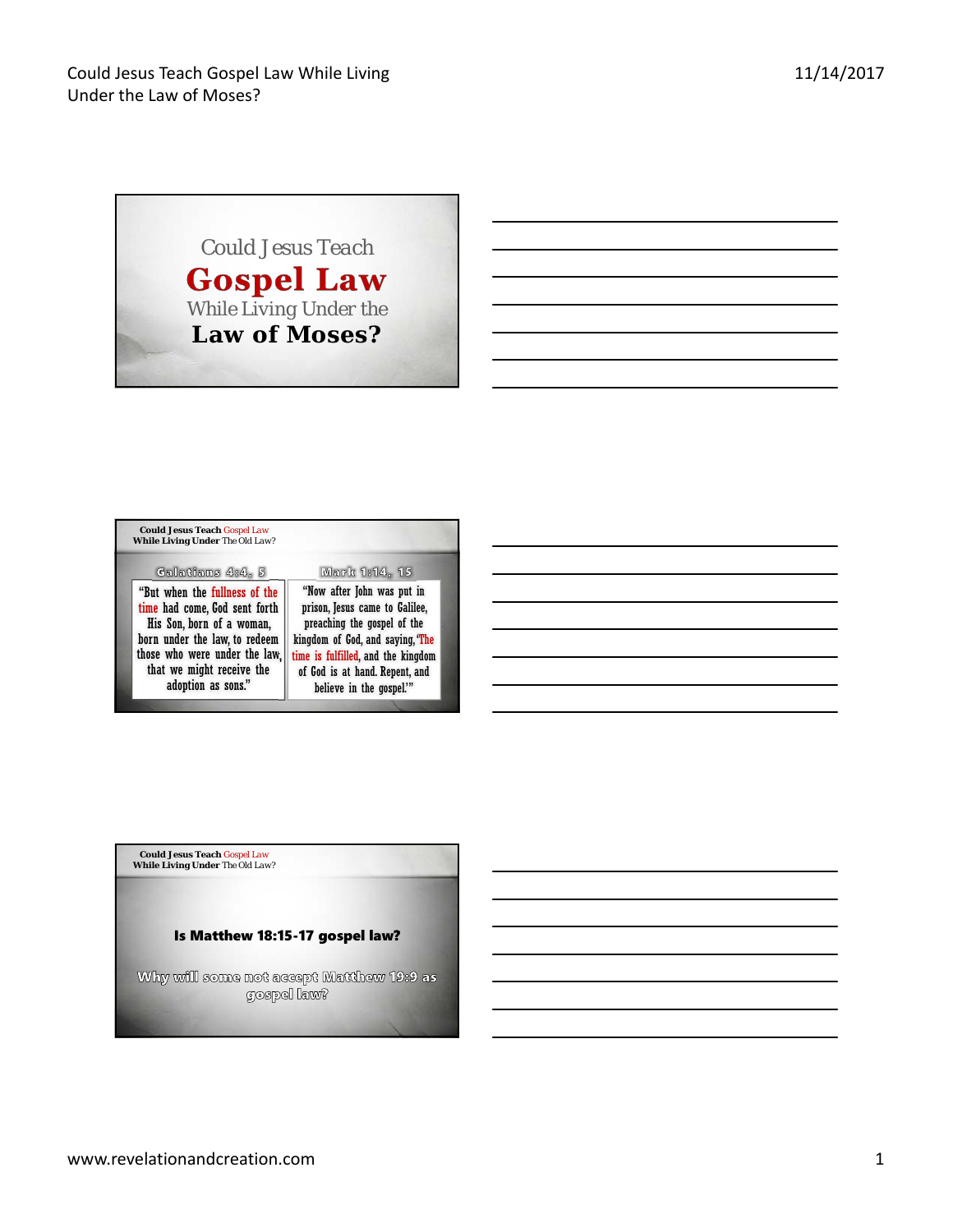

| <u> Andreas Andreas Andreas Andreas Andreas Andreas Andreas Andreas Andreas Andreas Andreas Andreas Andreas Andreas Andreas Andreas Andreas Andreas Andreas Andreas Andreas Andreas Andreas Andreas Andreas Andreas Andreas Andr</u> |  | and the control of the control of |
|--------------------------------------------------------------------------------------------------------------------------------------------------------------------------------------------------------------------------------------|--|-----------------------------------|
|                                                                                                                                                                                                                                      |  |                                   |
| <u> 1989 - Johann Harry Harry Harry Harry Harry Harry Harry Harry Harry Harry Harry Harry Harry Harry Harry Harry H</u>                                                                                                              |  |                                   |
|                                                                                                                                                                                                                                      |  |                                   |
|                                                                                                                                                                                                                                      |  |                                   |
| <u> Alexandro de la contrada de la contrada de la contrada de la contrada de la contrada de la contrada de la con</u>                                                                                                                |  |                                   |
|                                                                                                                                                                                                                                      |  |                                   |

|                                           | <b>What Was The Mission of the</b><br><b>MESSIAH?</b> |
|-------------------------------------------|-------------------------------------------------------|
| The New Lawgiver<br>Deuteronomy 18:18, 19 | Jesus, The One Lawgiver<br><b>James 4:12</b>          |
| $\triangle$ A prophet like Moses          | $\rightarrow$ John 1:41, 45                           |
| $\triangle$ Will put my words in          | $\rightarrow$ John 12:49, 50; 14:24;                  |
| His mouth                                 | 15:15: Heb. 1:2:                                      |
| Whoever will not hear                     | $\rightarrow$ Acts 3:22, 23; Heb. 2:3;                |
| My words, which He                        | 12:23-25: Mk. 16:16: 1 Tim.                           |
| speaksI will require it<br>of him.        | 6:3.4                                                 |